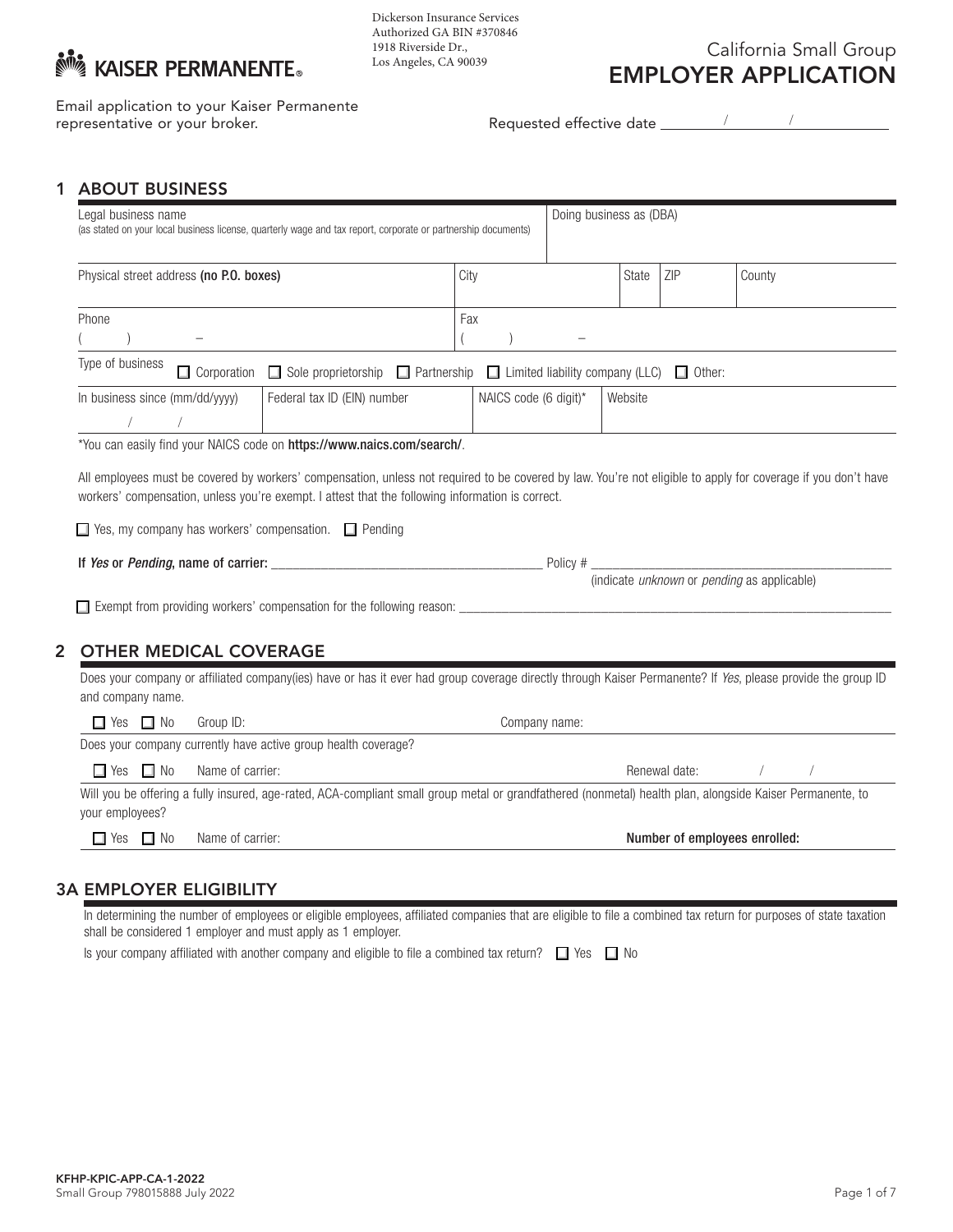

#### 3B EMPLOYEE COUNT

Please provide the total number of employees (full-time and part-time).

Total \_\_\_\_\_\_\_\_\_\_\_\_\_\_\_\_\_\_\_\_\_\_\_\_\_ Authorized company signer's initials \_

Note: If the total number of employees noted above is 100 or fewer, skip the following and go to section 3C.

If your total number of employees noted above is more than 100, please provide the total number of full-time and full-time-equivalent employees on the line below. For information on calculating the number of full-time and full-time-equivalent employees (FTE), refer to the California Small Group Law (1357.500)(k)(3) or your legal counsel. To qualify for small group coverage, your company must have at least 1 but no more than 100 full-time and full-time-equivalent employees on at least 50% of the previous calendar quarter or previous calendar year.

Total \_\_\_\_\_\_\_\_\_\_\_\_\_\_\_\_\_\_\_\_\_\_\_\_\_ Authorized company signer's initials \_

## 3C ELIGIBLE AND ENROLLING EMPLOYEES

| Please provide the total number of <b>eligible employees.</b> Total                                 | Authorized company signer's initials |  |  |
|-----------------------------------------------------------------------------------------------------|--------------------------------------|--|--|
| Please provide the total number of <b>enrolling employees.</b> Total                                | Authorized company signer's initials |  |  |
| Hours per week employees must work to be eligible for coverage: $\Box$ 20–29 hours $\Box$ 30+ hours |                                      |  |  |
| Are you offering dependent coverage? <sup>1</sup> $\Box$ Yes $\Box$ No                              |                                      |  |  |

## 4 CONTINUATION COVERAGE<sup>2</sup>

How many employees did you employ for at least 50% of the workdays of the preceding calendar year (January to December)?

■ 2–19 employees (Group is subject to Cal-COBRA)

 $\Box$  20+ employees (Group is subject to Federal COBRA)

Are you submitting COBRA applications?  $\Box$  Yes  $\Box$  No

For Cal-COBRA applications, contact our Member Service Contact Center at 800-464-4000.

## 5 ERISA STATUS

Is your company subject to ERISA?3

■ Yes ■ No If you don't select an answer, we'll record your status as Yes.

## 6 EMPLOYER PREMIUM CONTRIBUTION

Your contribution to coverage can be a percentage or a fixed dollar amount. Your minimum contribution must be at least 50% of the "employee only" monthly premium for the lowest-priced Kaiser Permanente medical plan offered by you, the employer.

| Percentage of the premium is based on the following (select 1 only):              |                                   |                                                        |  |  |  |  |  |
|-----------------------------------------------------------------------------------|-----------------------------------|--------------------------------------------------------|--|--|--|--|--|
| $\Box$ Lowest plan offered $\Box$ All plans offered $\Box$ Specific plan offered: |                                   |                                                        |  |  |  |  |  |
| Employer contribution (50%-100%):<br>Employer contribution (fixed \$): \$         | % per employee<br>per employee \$ | % per dependent (optional)<br>per dependent (optional) |  |  |  |  |  |

<sup>1</sup>If you have 50 or more full-time or full-time-equivalent employees, you must offer dependent coverage. For more information about Employer Shared Responsibility, see section 4980H(c)(2) of the Internal Revenue Code.

 2The employer retains all COBRA administrative responsibilities (such as notifying qualified beneficiaries of COBRA rights and processing COBRA elections) but delegates to Kaiser Foundation Health Plan, Inc. (Health Plan), the following clerical functions: billing Cal-COBRA members for applicable premiums (the employer authorizes Health Plan to add an administrative charge for this service), and terminating Cal-COBRA members for nonpayment of Cal-COBRA premiums or for expiration of the expected time limit that the employer specifies for Cal-COBRA coverage. If you use a Third-Party Administrator (TPA), please contact your Kaiser Permanente representative.

<sup>3</sup>ERISA is a federal law that sets minimum standards for employee benefit plans established by private employers and employee organizations. Many group health plans are subject to ERISA, although government and church plans generally aren't. If you're unsure of your group health plan's ERISA status, we recommend that you consult with your financial or legal advisor before responding.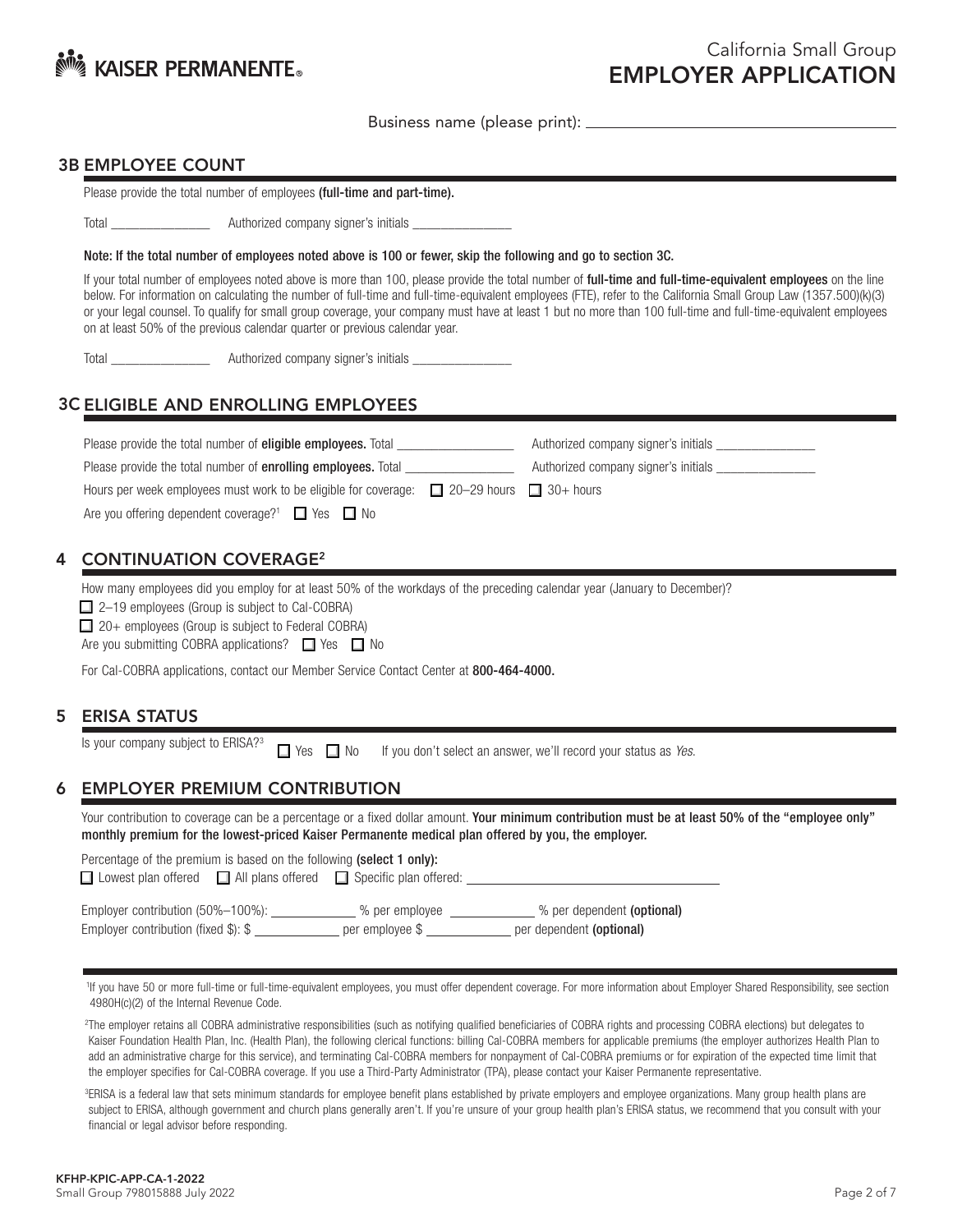

### 7 CONTRACT AND RENEWAL DELIVERY PREFERENCE

We'll deliver your Kaiser Foundation Health Plan, Inc. (KFHP)/Kaiser Permanente Insurance Company (KPIC) contract(s) and renewal(s) online in a PDF file at account.kp.org unless you indicate below that you'd like your contract(s) and renewal(s) mailed to you.

 $\Box$  I want to receive my contract(s) by mail.

 $\Box$  I want to receive my renewal(s) by mail.

## 8 CONTRACT SIGNER INFORMATION

There's only 1 contract signer. This principal person is responsible for signing the group agreement, receiving and providing renewal information, and authorized to make membership or contractual changes to your account.

| First name                               | MI   |     | Last name |                                                                                  |           | Title |            |
|------------------------------------------|------|-----|-----------|----------------------------------------------------------------------------------|-----------|-------|------------|
| Mailing address                          |      |     | City      |                                                                                  | State     |       | <b>ZIP</b> |
| Office phone<br>$\overline{\phantom{a}}$ | Ext. | Fax |           |                                                                                  | Cellphone |       | -          |
| Email                                    |      |     |           | Frail O Email C Mail (How should we correspond with this person? (select 1 only) |           |       |            |

## 9 BILLING CONTACT INFORMATION

The **billing contact** is the person within your company to whom billing statements are addressed. This person will have access to group information. Only 1 billing contact is allowed. If you're using a Third-Party Administrator (TPA), including a broker acting as a TPA for billing administration, please skip the following and proceed to section 10.

| $\Box$ Check here if same as contract signer.                                         |      |     |      |                                                            |           |                          |            |  |
|---------------------------------------------------------------------------------------|------|-----|------|------------------------------------------------------------|-----------|--------------------------|------------|--|
| First name                                                                            |      | MI  |      | Last name                                                  |           |                          |            |  |
| $\Box$ Check here if this person is also authorized to make changes to your contract. |      |     |      |                                                            |           |                          |            |  |
| Mailing address                                                                       |      |     | City |                                                            |           | State                    | <b>ZIP</b> |  |
| Office phone                                                                          | Ext. | Fax |      |                                                            | Cellphone |                          |            |  |
| Email                                                                                 |      |     |      | How should we correspond with this person? (select 1 only) |           | $\Box$ Email $\Box$ Mail |            |  |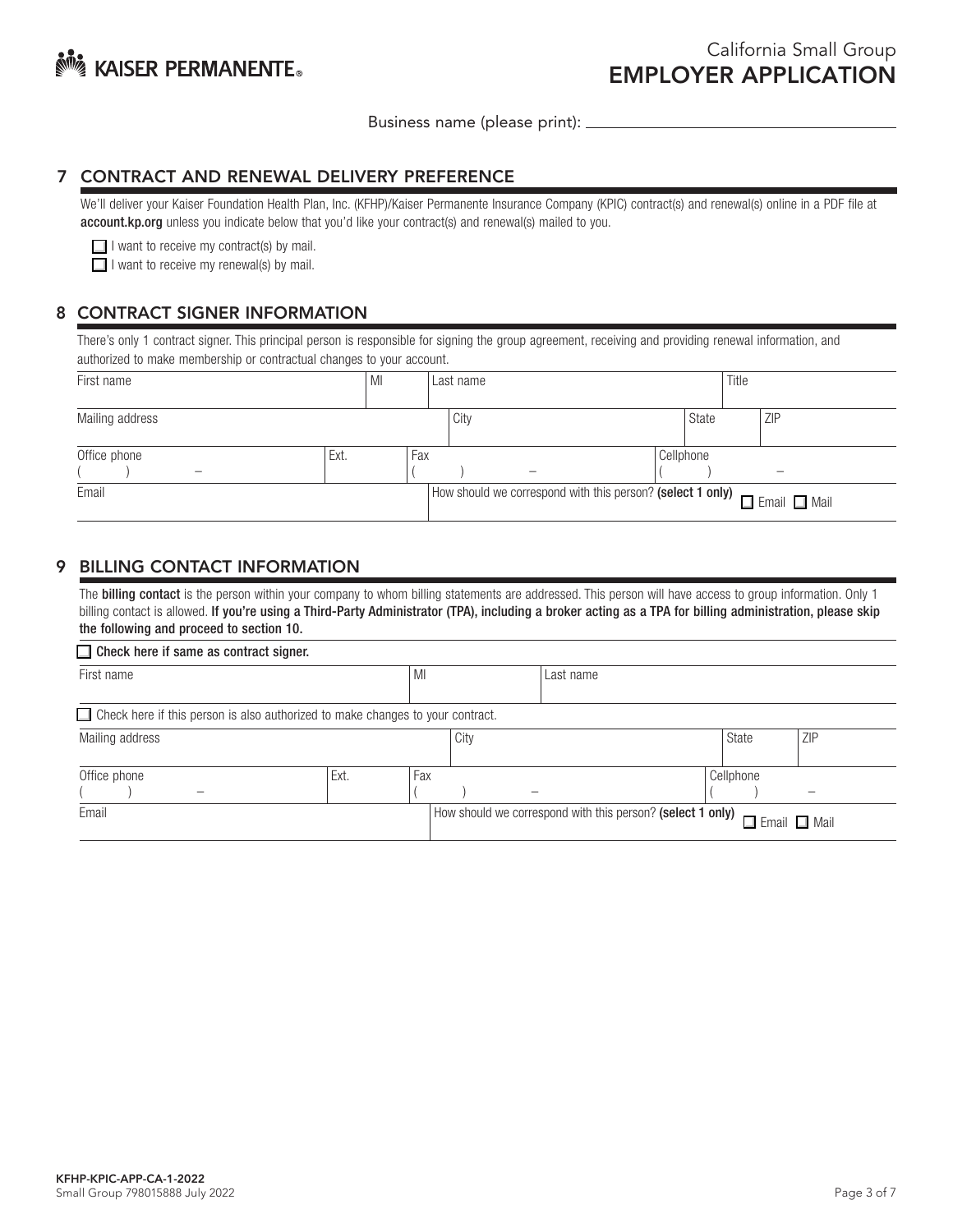

# 10 THIRD-PARTY ADMINISTRATOR (TPA) CONTACT INFORMATION

| The TPA is an external person, company, or broker that's contracted for the purpose of administering the group's billing and enrollment or solely administering<br>your Federal COBRA benefits. This person will have access to group information. |      |     |           |                                                            |  |           |                                                                               |
|----------------------------------------------------------------------------------------------------------------------------------------------------------------------------------------------------------------------------------------------------|------|-----|-----------|------------------------------------------------------------|--|-----------|-------------------------------------------------------------------------------|
| TPA company name                                                                                                                                                                                                                                   |      |     |           |                                                            |  |           |                                                                               |
| Will a TPA, including a broker, administer Federal COBRA? $\Box$ Yes $\Box$ No                                                                                                                                                                     |      |     |           |                                                            |  |           | $\Box$ Check here if COBRA statement will be sent to group's billing address. |
| <b>Note:</b> A TPA can't administer Cal-COBRA. TPA is for Federal COBRA administration only.                                                                                                                                                       |      |     |           |                                                            |  |           |                                                                               |
| First name                                                                                                                                                                                                                                         |      |     | Last name |                                                            |  |           |                                                                               |
| Mailing address                                                                                                                                                                                                                                    |      |     | City      |                                                            |  | State     | ZIP                                                                           |
| Office phone                                                                                                                                                                                                                                       | Ext. | Fax |           |                                                            |  | Cellphone |                                                                               |
|                                                                                                                                                                                                                                                    |      |     |           |                                                            |  |           |                                                                               |
| Email                                                                                                                                                                                                                                              |      |     |           | How should we correspond with this person? (select 1 only) |  |           | П<br>$\Box$ Mail<br>. Email                                                   |
|                                                                                                                                                                                                                                                    |      |     |           |                                                            |  |           |                                                                               |

## 11 INTERESTED PARTY CONTACT INFORMATION

| An <b>interested party</b> is an individual, within your organization, authorized to discuss and receive group specific information and make contract changes. This<br>individual would be someone other than a broker. An authorized agent/broker is to complete section 16. |      |     |      |                                                            |           |                             |
|-------------------------------------------------------------------------------------------------------------------------------------------------------------------------------------------------------------------------------------------------------------------------------|------|-----|------|------------------------------------------------------------|-----------|-----------------------------|
| First name                                                                                                                                                                                                                                                                    |      | MI  |      | Last name                                                  |           |                             |
| $\Box$ Check here if using the same address as section 8.                                                                                                                                                                                                                     |      |     |      |                                                            |           |                             |
| Mailing address                                                                                                                                                                                                                                                               |      |     | City |                                                            | State     | ZIP                         |
| Office phone                                                                                                                                                                                                                                                                  | Ext. | Fax |      |                                                            | Cellphone |                             |
| Email                                                                                                                                                                                                                                                                         |      |     |      | How should we correspond with this person? (select 1 only) |           | $\Box$ Email $\Box$ Mail    |
| ADDITIONAL INTERESTED PARTY                                                                                                                                                                                                                                                   |      |     |      |                                                            |           |                             |
| First name                                                                                                                                                                                                                                                                    |      | MI  |      | Last name                                                  |           |                             |
| $\Box$ Check here if using the same address as section 8.                                                                                                                                                                                                                     |      |     |      |                                                            |           |                             |
| Mailing address                                                                                                                                                                                                                                                               |      |     | City |                                                            | State     | ZIP                         |
| Office phone                                                                                                                                                                                                                                                                  | Ext. | Fax |      |                                                            | Cellphone |                             |
| Email                                                                                                                                                                                                                                                                         |      |     |      | How should we correspond with this person? (select 1 only) |           | $\Box$ Email<br>$\Box$ Mail |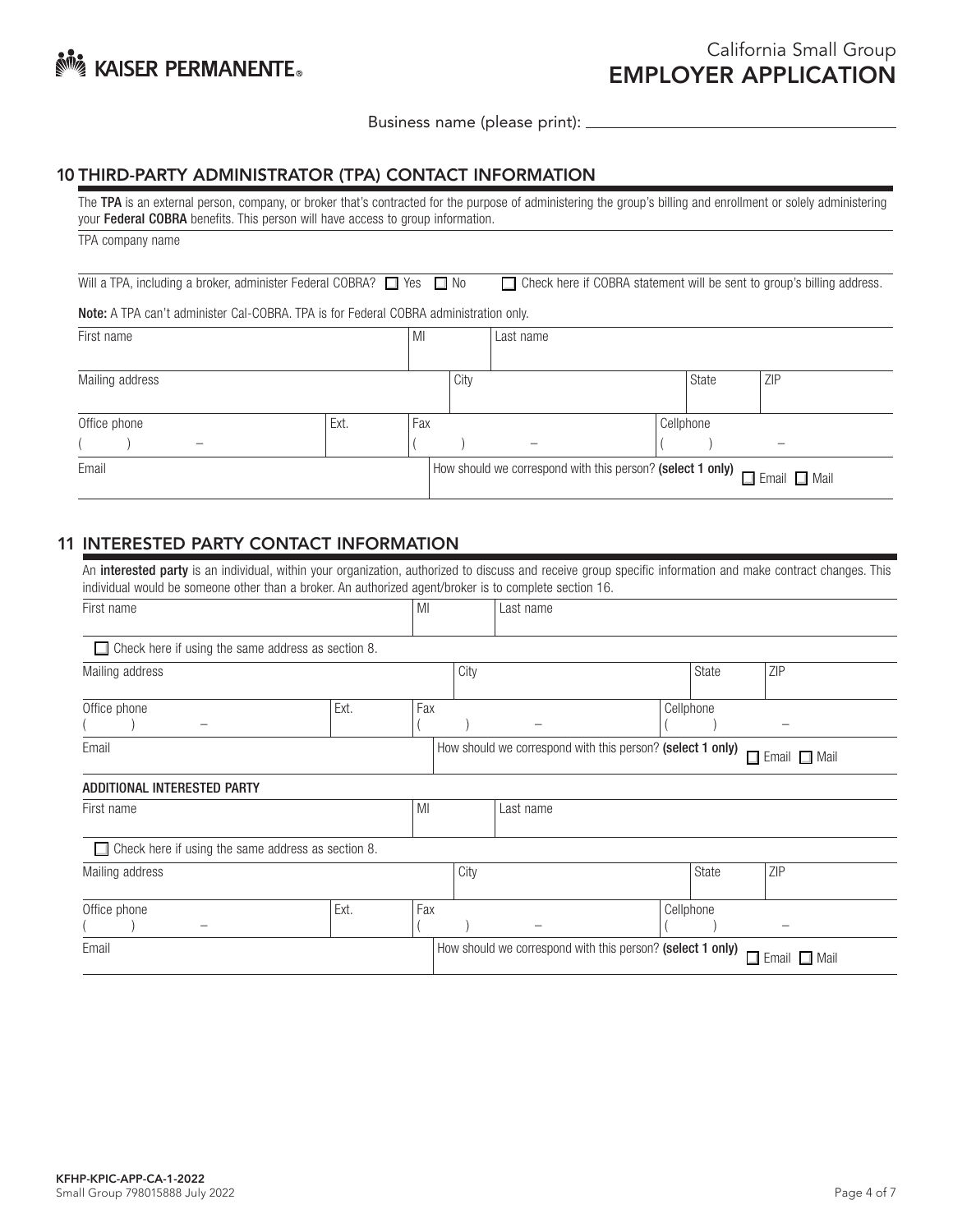

#### 12 MEDICAL PLANS

Please select the plan(s) you'd like to offer. For more information on the plans listed below, contact your sales representative or agent/broker. You're eligible to offer a choice of plans to your employees.

- Groups with 1 to 5 enrolled subscribers can offer a choice of up to 4 HMO Kaiser Permanente plans, plus 1 PPO plan for a maximum of 5 plans.
- Groups with 6 or more enrolled subscribers can offer a choice of 1 or more HMO Kaiser Permanente plans, plus 1 PPO plan.
- PPOs can only be offered when Kaiser Permanente is the sole carrier. Only 1 PPO plan is allowed per contract.

| Platinum      | $\Box$ Platinum 90 HMO 0/10 + Child Dental Alt <sup>+</sup><br>$\Box$ Platinum 90 HMO 0/20 + Child Dental                                                                                                                                                                                        | $\Box$ Platinum 90 PPO 0/15 + Child Dental  |  |
|---------------|--------------------------------------------------------------------------------------------------------------------------------------------------------------------------------------------------------------------------------------------------------------------------------------------------|---------------------------------------------|--|
| Gold          | $\Box$ Gold 80 HMO 0/30 + Child Dental Alt <sup>+</sup><br>$\Box$ Gold 80 HMO 250/35 + Child Dental<br>$\Box$ Gold 80 HMO 1000/40 + Child Dental Alt <sup>+</sup><br>$\Box$ Gold 80 HDHP HMO 1600/15% + Child Dental Alt<br>$\Box$ Gold 80 HRA HMO 2250/35 + Child Dental                        | $\Box$ Gold 80 PPO 350/25 + Child Dental    |  |
| Silver        | $\Box$ Silver 70 HMO 1650/55 + Child Dental Alt <sup>+</sup><br>$\Box$ Silver 70 HMO 2100/55 + Child Dental Alt <sup>+</sup><br>$\Box$ Silver 70 HMO 2250/55 + Child Dental<br>$\Box$ Silver 70 HMO 2600/55 + Child Dental Alt <sup>+</sup><br>$\Box$ Silver 70 HDHP HMO 2500/20% + Child Dental | $\Box$ Silver 70 PPO 2250/55 + Child Dental |  |
| <b>Bronze</b> | $\Box$ Bronze 60 HMO 5400/60 + Child Dental Alt <sup>†</sup><br>$\Box$ Bronze 60 HMO 6300/65 + Child Dental<br>$\Box$ Bronze 60 HDHP HMO 7000/0 + Child Dental                                                                                                                                   | $\Box$ Bronze 60 PPO 6300/65 + Child Dental |  |

Child Dental: We're required to include child dental benefits with your medical plan(s). When employees and their dependents enroll in the HMO medical plan(s) you've chosen, we'll also enroll them in a separate child dental plan underwritten by Delta Dental of California. PPO medical plan members receive child dental benefits as part of their medical coverage and not as a separate plan. Child dental services apply to all members under 19 years old.

† Chiropractic and acupuncture benefits are included with these plans.

Groups selecting the Gold 80 HRA HMO 2250/35 plan above must fund an HRA for each enrolled employee. The allowable funding range is \$100 to \$400 per employee. If the group covers dependents, the allowable funding range per family is \$200 to \$800.

HDHP plans are HSA-qualified. If you've selected an HDHP or HRA medical plan above, please indicate if you'd also like Kaiser Permanente to administer your HSA or HRA health payment account. If you select *Yes*, a Kaiser Permanente representative will contact you to provide more information on your next steps, as additional documents and administrative fees apply. HSA administered through Kaiser Permanente?  $\Box$  Yes  $\Box$  No HRA administered through Kaiser Permanente?  $\Box$  Yes  $\Box$  No

## 13 INFERTILITY BENEFIT

The optional infertility benefit is available only to groups with 20 or more eligible employees where Kaiser Permanente is the sole carrier. If you select this benefit, it will be added to all the HMO plans you offer and the cost will be included in the medical plan rate.

Add infertility benefit

## 14 DENTAL PLANS

| SUPPLEMENTAL FAMILY DENTAL PLANS* |  |  |
|-----------------------------------|--|--|
|                                   |  |  |

Our supplemental family dental plans cover the entire family, including adults and dependent children up to age 26. However, a supplemental family dental plan isn't a substitute for the child dental coverage required by Affordable Care Act (ACA) regulations for members under age 19. Please select only 1 plan. If you select this benefit, all enrolled subscribers will be enrolled in dental.

| <b>KPIC Fee-for-Service (Premier)</b> | $\Box$ Plan C  | $\Box$ Plan D                                                                               | $\Box$ Plan E | $\Box$ Plan E with Ortho (requires at least 10 subscribers) |
|---------------------------------------|----------------|---------------------------------------------------------------------------------------------|---------------|-------------------------------------------------------------|
| KPIC PPO                              |                | $\Box$ PPO AG 1500 $\Box$ PPO AH 2000 $\Box$ PPO D 1500 $\Box$ PPO E 1000 $\Box$ PPO E 1500 |               |                                                             |
| DeltaCare HMO                         | $\Box$ 10A HMO | $\Box$ 13B HMO                                                                              |               |                                                             |

\*Dental plans are available only when purchased with a medical plan. If you choose a dental plan, all eligible subscribers and dependents must participate. A medical PPO plan member living outside California isn't eligible for the DeltaCare HMO family dental plan.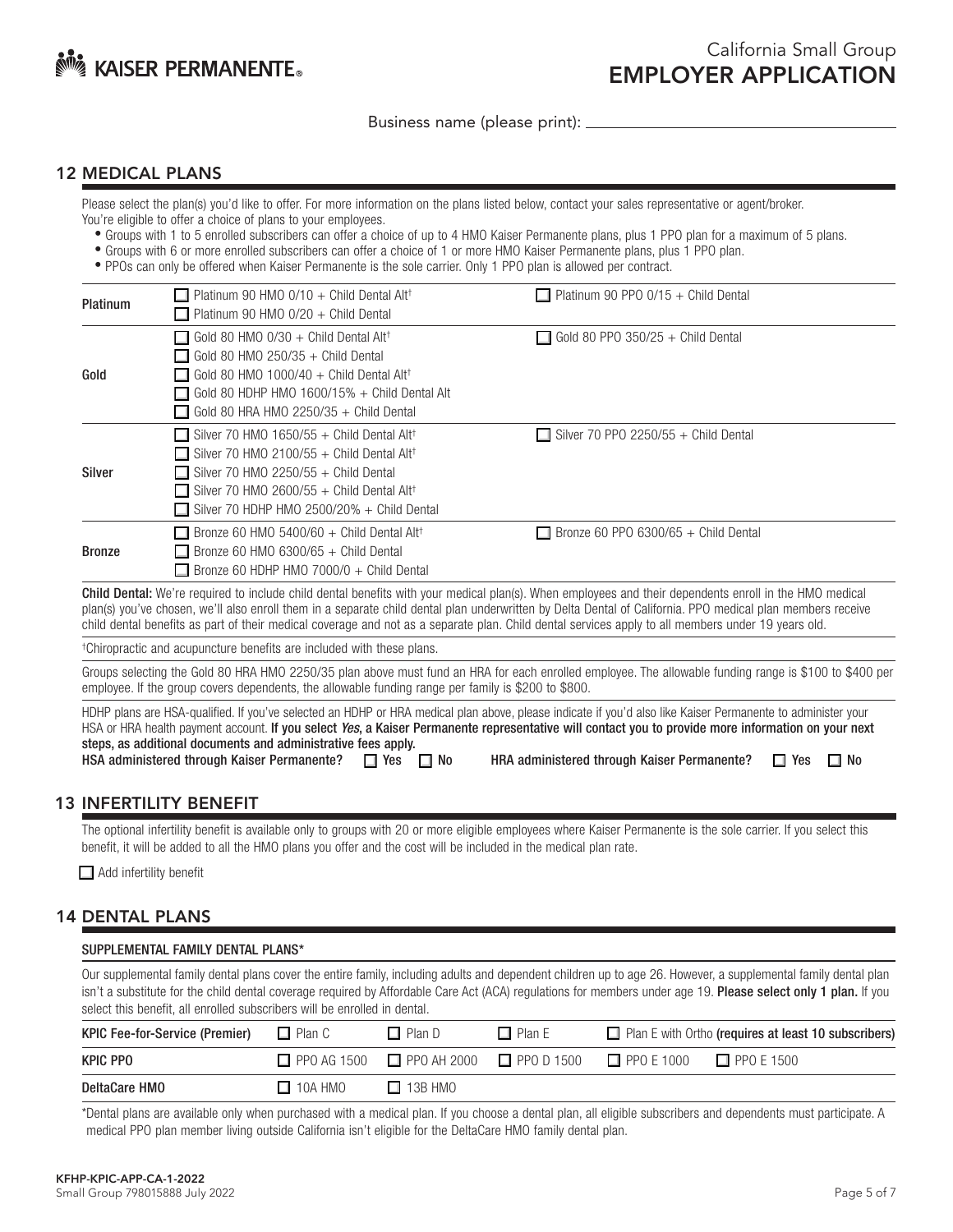

### 15 IMPORTANT INFORMATION – PLEASE READ CAREFULLY

This is an application for coverage only. No contract for coverage will exist until Kaiser Foundation Health Plan, Inc. (KFHP), or Kaiser Permanente Insurance Company (KPIC) has completed its review and communicated to the business applicant or the applicant's broker that the application has been accepted and a group health plan contract/group policy will be issued.

All groups may be subject to a recertification process. Recertification is done to ensure that groups meet all Kaiser Permanente requirements and those set forth in the California Health and Safety Code and the Affordable Care Act.

The copay HMO plans, HSA-qualified high deductible health plans, deductible HMO plans, and the deductible HMO plans with HRA are underwritten by Kaiser Foundation Health Plan, Inc. (KFHP). Kaiser Permanente Insurance Company (KPIC), a subsidiary of KFHP, underwrites the Preferred Provider Organization (PPO) plans as well as the Premier and PPO dental plans. The chiropractic/acupuncture benefit is administered by American Specialty Health Plans of California, Inc.

KPIC plans are offered alongside KFHP HMO plans and are intended to provide employees of groups eligible for KFHP's HMO plans an insurance-based plan alternative.

Notice: California law prohibits an HIV test from being required or used by health care service plans/health insurance companies as a condition of obtaining coverage/health insurance coverage.

## 16 AUTHORIZED AGENT/BROKER OF RECORD FOR KAISER PERMANENTE

To be completed by your Kaiser Permanente–appointed agent/broker after completion of this application. Your broker will have the same access to your account as an interested party with the exception that a broker can't sign this Employer Application. If you're a broker who hasn't registered as a firm or agent with Kaiser Permanente, please call Broker Sales at 800-789-4661. If any information has changed, please call Broker Compensation at 800-440-2323.

Notice to agent or broker: If you've assisted the applicant in submitting this application, the law requires that you attest to this assistance. If, in making this attestation, you state as true any material fact you know to be false, you will be subject to a civil penalty of up to ten thousand dollars (\$10,000), as authorized under California Health and Safety Code section 1389.8(c) or Insurance Code section 10119.3, in addition to any other applicable penalties or remedies under current law.

#### You must select *Yes* or *No*:

I assisted the applicant in submitting this application. To the best of my knowledge, the information on this application is complete and accurate. I explained to the applicant, in easy-to-understand language, the risk to the applicant of providing inaccurate information, and the applicant understood the explanation.

#### $\Box$  Yes  $\Box$  No

| Primary (authorized agent/broker)                                                                |                                  |
|--------------------------------------------------------------------------------------------------|----------------------------------|
| Agent/broker name                                                                                | % split                          |
| Firm name                                                                                        | Kaiser Permanente broker firm ID |
| Agent/broker signature                                                                           | Date                             |
| X                                                                                                |                                  |
| Secondary (only if adding another firm; doesn't apply to a second agent/broker at the same firm) |                                  |
| Agent/broker name                                                                                | % split                          |
|                                                                                                  |                                  |
| Firm name                                                                                        | Kaiser Permanente broker firm ID |